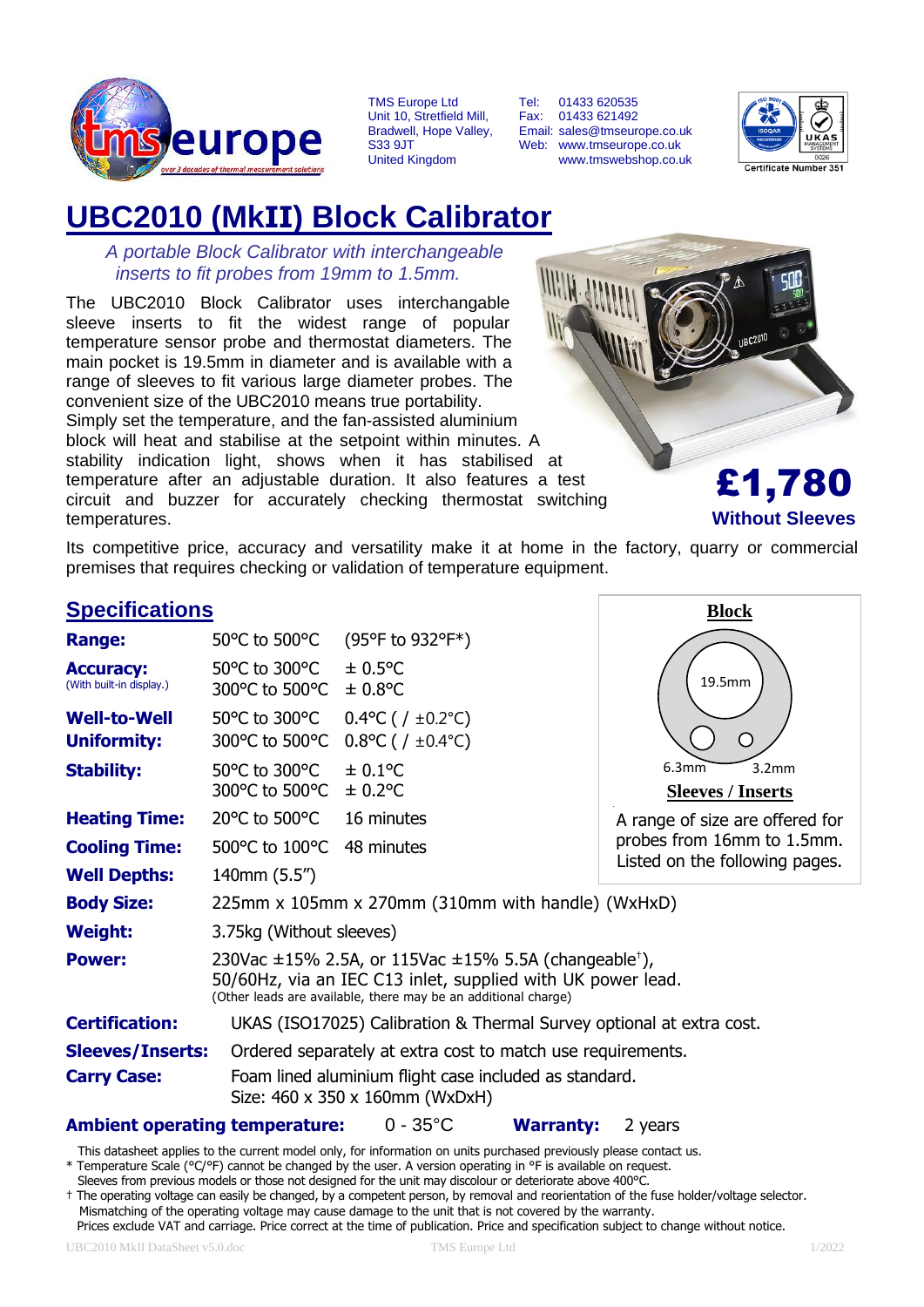### **Optional UKAS Calibration (at TMS standard points) +£220**

The calibration of the block calibrator in 1 well at 3 temperatures: 80, 280 and 480°C at full and partial immersion, and 1 survey of all wells at 280°C. Lead time is typically 6 to 10 days (on top of availability of the block calibrator). For calibration at different temperature points, additional survey points, in a specified well (or wells), please contact us for a price.

TMS Europe Ltd is a UKAS accredited calibration laboratory No. 0461. We are ISO 17025 accredited for calibration on site and in our laboratory, as defined in our Schedule Of Accreditation ( see [www.tmseurope.co.uk/soa](http://www.tmseurope.co.uk/soa) ).



#### **Block Calibrator range from TMS Europe**

| <b>BC 2001</b>                  | <b>UBC 2001</b>                           | <b>UBC 2010</b>                    | <b>UBC 2020</b>                           | <b>UBC 1001</b>                           |
|---------------------------------|-------------------------------------------|------------------------------------|-------------------------------------------|-------------------------------------------|
| 350 °C                          | 350 °C                                    | 500 °C                             | 500 °C                                    | $-15$ to $+125$ °C                        |
| Multi-Well<br>(Choice of block) | 1x Interchangeable<br><b>Small Sleeve</b> | 1x Interchangeable<br>Large Sleeve | 2x Interchangeable<br><b>Small Sleeve</b> | 2x Interchangeable<br><b>Small Sleeve</b> |
| 2.2mm  6.2mm                    | 13.1 <sub>mm</sub><br>3.2 <sub>mm</sub>   | 19.5mm<br>3.2mm<br>6.3mm           | 2x 13.1mm<br>3.2mm, 6.2mm                 | 13.1mm<br>13.1mm                          |

**ADE IN TMS Europe Ltd was established in 1979 and has designed** and manufactured block calibrators in the UK since 1999. TAIN



#### **After Sales Service & Warranty**

Each unit has a 2 year return to base warranty against manufacturing defects from the date of purchase from TMS Europe and covers normal use of the unit in accordance with its instruction manual. It does not cover excessive 'wear and tear', stuck probes or damage caused by liquid or oil ingress or incorrect supply voltage selection. Under the warranty any manufacturing defects will be rectified by TMS Europe at no charge. 'Return to base' means the customer is responsible for return of the unit to TMS Europe's site (Derbyshire, UK) for assessment with a view to repairing under warranty. For any work performed that is solely covered by the warranty TMS Europe will provide return shipment of the unit within the UK and Republic of Ireland at no charge. Whilst TMS Europe stocks a range of spares and aims to resolve any warranty repairs quickly, typically within 3 - 8 working days, the warranty does not guarantee this or any provision of a loan unit while the customer's unit is with us.